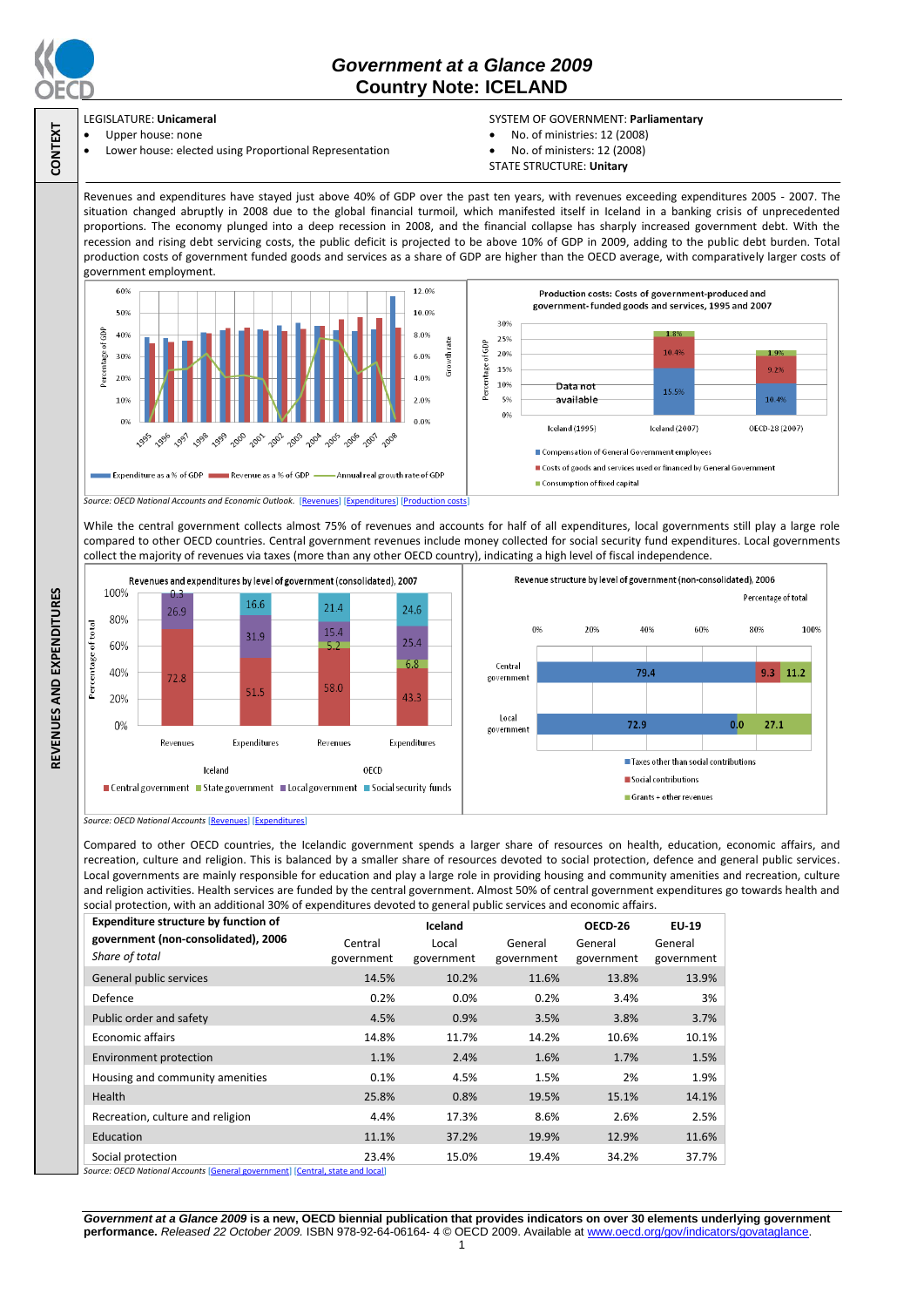

## *Government at a Glance 2009*  **Country Note: ICELAND**



Females represent a much larger proportion of the central government workforce in Iceland than the general labour force due to their higher representation in education, health care and social service occupations. These occupations make up a large portion of the central government workforce. In 2008, almost a quarter (24%) of all senior managers in state institutions were female. An ageing workforce poses a large challenge for the central government as more than 40% of its workers are 50 years or older. This is much higher than the OECD average (30%) and the share of workers 50 years or older in the wider labour force (28%). *Source: OECD Strategic HRM Survey and Labour Force Survey*

[\[Female participation\]](http://dx.doi.org/10.1787/723642841533) [\[Ageing\]](http://dx.doi.org/10.1787/723656070327)

Iceland has a job-based, open system of recruitment, meaning that most jobs are available to both internal and external candidates through open competitions. It has also delegated most HRM practices to line departments and managers. Performance assessments are not commonly used in HR decisions, and the central government does not use performance-related pay. Iceland is characterised by a cadre of senior civil servants that are managed separately; however, their HRM practices differ only slightly from the general rules for central government employees.

*Source: OECD Strategic HRM Survey*  [\[Delegation\]](http://dx.doi.org/10.1787/723663744332) [\[Recruitment\]](http://dx.doi.org/10.1787/723668744361) [\[Performance management\]](http://dx.doi.org/10.1787/723750171710)

Iceland has taken steps to incorporate a medium-term perspective in the budget process. Each year, the central government presents expenditure estimates at the functional level for each ministry that cover 4 years and are based on multiple factors, including forecasted demographic, macroeconomic and legislative changes. In comparison to other OECD countries, Iceland does not use performance information to a large extent in the budgeting process. However, line ministries and agencies have relatively more flexibility regarding budgeted resources compared to other countries.

*Source: OECD International Budget Practices and Procedures Database.* [\[Medium-term\]](http://dx.doi.org/10.1787/723856770865) [\[Performance budgeting\]](http://dx.doi.org/10.1787/723863437686) [\[Executive flexibility\]](http://dx.doi.org/10.1787/723876713213) OECD Journal on Budgeting[: www.oecd.org/gov/budget/journal](http://www.oecd.org/gov/budget/journal)

While Iceland exhibits average levels of e-government readiness, it is a leader among OECD countries in terms of citizens' and business' use of e-government services.

*Source: United Nations E-Government Readiness Knowledge Base, Eurostat.* [\[Readiness\]](http://dx.doi.org/10.1787/724248078408) [\[Uptake\]](http://dx.doi.org/10.1787/724264662272)<br>[OECD E-Governmen] **Dublications** 

The Icelandic government first implemented rules regarding the disclosure of financial interests for ministers and members of Parliament in the Spring of 2009. All legislators, including ministers, are obliged, within one month of being elected, to fill in an electronic form with information on: sources of income (outside of parliamentary salaries), financial support, gifts, sponsored travel, assets, liabilities, agreements with former and future employers, and outside positions. These forms are made available to the public on the web site of the parliament.

*Note: Data are different than those presented in* Government at a Glance 2009 *because these data refer to rules implemented since the data were originally collected by the OECD Survey on Integrity in January 2009*. *Source: OECD Survey on Integrity* sures]

*Government at a Glance 2009* **is a new, OECD biennial publication that provides indicators on over 30 elements underlying government performance.** *Released 22 October 2009.* ISBN 978-92-64-06164- 4 © OECD 2009. Available at www.oecd.org/gov/indicators/govataglance.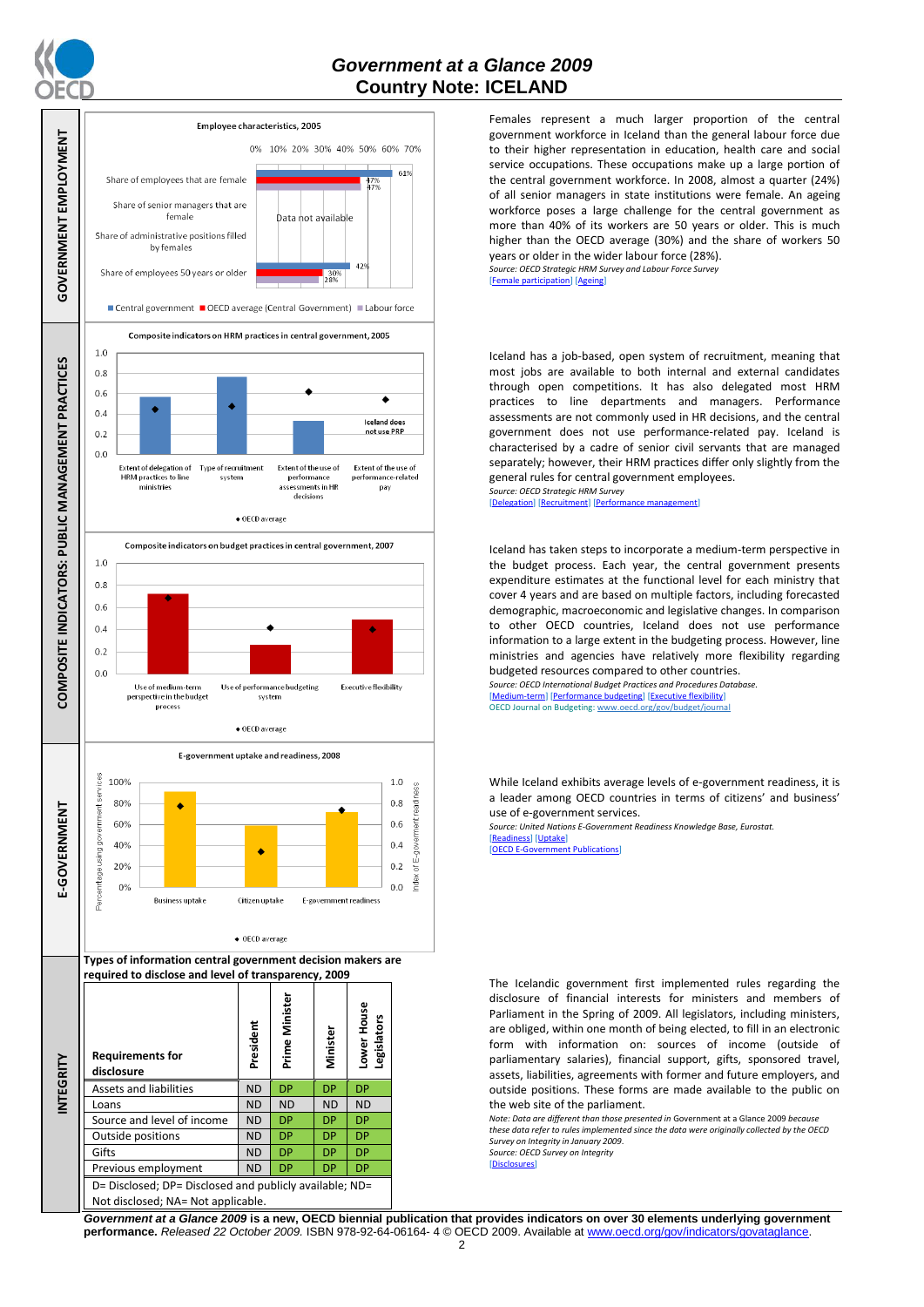

REGULATORY MANAGEMENT **REGULATORY MANAGEMENT**

## *Government at a Glance 2009*  **Country Note: ICELAND**

| Requirements for Regulatory Impact Analysis (RIA) processes used |  |
|------------------------------------------------------------------|--|
| by central governments                                           |  |
|                                                                  |  |

|  |                                                                  | 2005                     | 2008                     |
|--|------------------------------------------------------------------|--------------------------|--------------------------|
|  | Quality reviewed by body external to<br>Ministry preparing rules | Yes                      | Yes                      |
|  | Required for draft primary laws                                  | In.<br>selected<br>cases | In<br>selected<br>cases  |
|  | Required for draft subordinate<br>regulations                    | In<br>selected<br>cases  | In<br>selected<br>cases  |
|  | Required to quantify costs                                       | In.<br>selected<br>cases | In<br>selected<br>cases  |
|  | Required to quantify benefits                                    | In.<br>selected<br>cases | In.<br>selected<br>cases |
|  | Required to publicly release results                             | No                       | <b>No</b>                |

**Extent of programs for reducing administrative burdens at the central level of government**

|                               | 1998 | 2005 | 2008 |
|-------------------------------|------|------|------|
| Explicit programme exists     | No   | No   | Yes  |
| Includes quantitative targets | No   | No   | No   |

The 2005 and 2008 surveys of Indicators of Systems of Regulatory Management examined the extent of governance practices designed to improve the quality of regulation in OECD countries. Among the most important practices are: the use of regulatory impact analysis (RIA) to assess the cost and benefits of new regulation and the institutional oversight of the quality of regulations; and the design of programs to reduce the costs of administrative activities on business and citizens.

In Iceland, there are four different kinds of RIAs with different review mechanisms. First, all draft primary laws proposed by the Government have to be accompanied by an analysis of the impact on the State Budget. This impact analysis is reviewed by the Ministry of Finance. Second, draft primary laws which have an impact on the budget of the local authorities are subject to an impact analysis, which is reviewed by the Association of local authorities. Third, draft primary laws and secondary regulations which involve state supervision of private companies have to be accompanied by an impact analysis. This analysis is reviewed by a committee of experts. Fourth, all draft primary laws should be accompanied by a so called general impact analysis which is not subject to an outside review. *Source: OECD Survey on Regulatory Management.* [\[RIA\]](http://dx.doi.org/10.1787/724045144354) [\[Administrative simplification\]](http://dx.doi.org/10.1787/724058851054)

latory Management Indicators[: www.oecd.org/regreform/indicators](http://www.oecd.org/regreform/indicators)

EU 15 reviews on Regulatory Reform: <u>www.oecd.org/gov/regref/eu15</u><br>Background reports on Regulatory Reform: <u>www.oecd.org/regreform/backgroundreports</u>